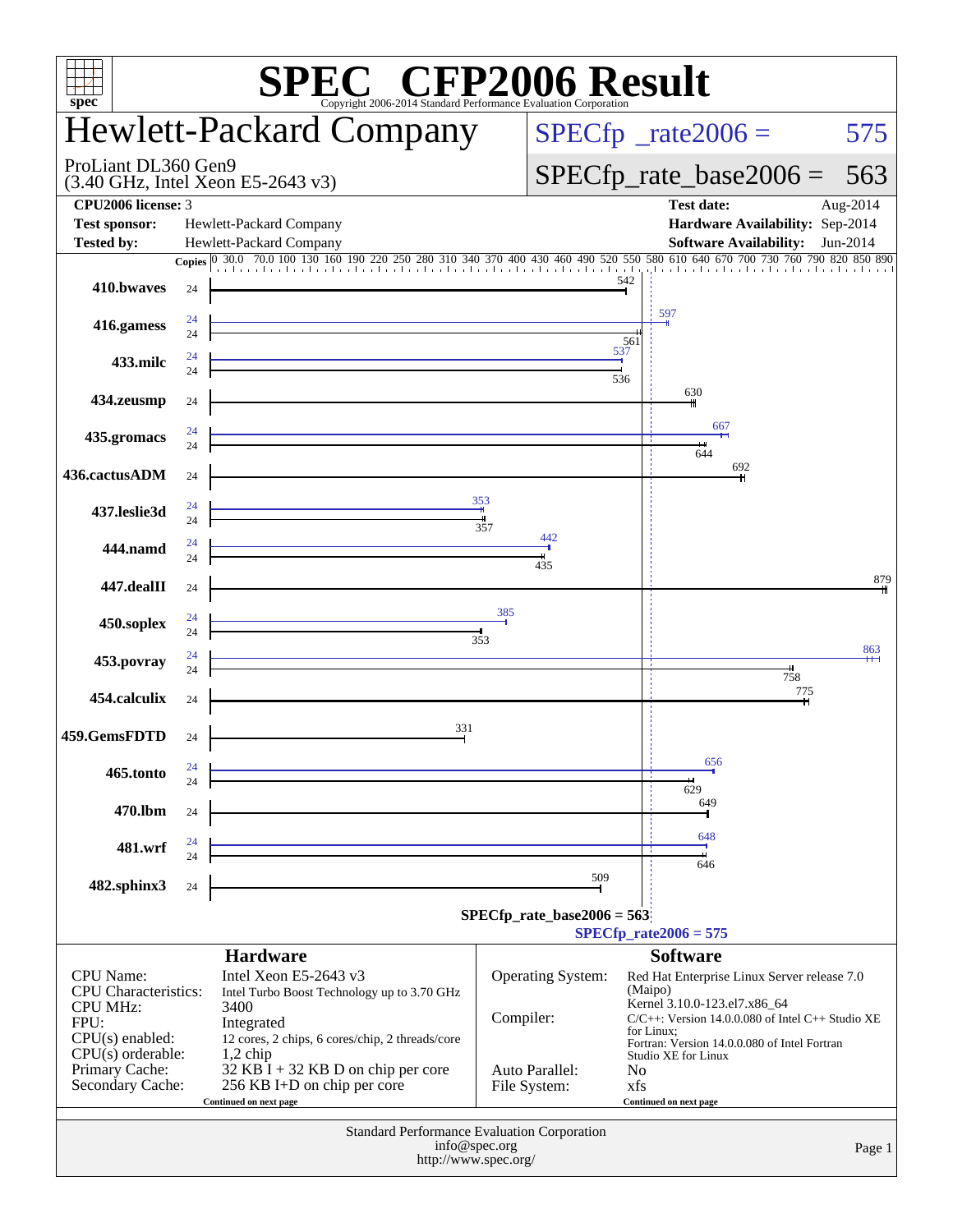

# Hewlett-Packard Company

#### ProLiant DL360 Gen9

(3.40 GHz, Intel Xeon E5-2643 v3)

 $SPECfp_rate2006 = 575$  $SPECfp_rate2006 = 575$ 

### [SPECfp\\_rate\\_base2006 =](http://www.spec.org/auto/cpu2006/Docs/result-fields.html#SPECfpratebase2006) 563

**[CPU2006 license:](http://www.spec.org/auto/cpu2006/Docs/result-fields.html#CPU2006license)** 3 **[Test date:](http://www.spec.org/auto/cpu2006/Docs/result-fields.html#Testdate)** Aug-2014

**[Test sponsor:](http://www.spec.org/auto/cpu2006/Docs/result-fields.html#Testsponsor)** Hewlett-Packard Company **[Hardware Availability:](http://www.spec.org/auto/cpu2006/Docs/result-fields.html#HardwareAvailability)** Sep-2014

**[Tested by:](http://www.spec.org/auto/cpu2006/Docs/result-fields.html#Testedby)** Hewlett-Packard Company **[Software Availability:](http://www.spec.org/auto/cpu2006/Docs/result-fields.html#SoftwareAvailability)** Jun-2014

[Other Cache:](http://www.spec.org/auto/cpu2006/Docs/result-fields.html#OtherCache) [Other Hardware:](http://www.spec.org/auto/cpu2006/Docs/result-fields.html#OtherHardware) None

[L3 Cache:](http://www.spec.org/auto/cpu2006/Docs/result-fields.html#L3Cache) 20 MB I+D on chip per chip<br>Other Cache: None [Memory:](http://www.spec.org/auto/cpu2006/Docs/result-fields.html#Memory) 256 GB (16 x 16 GB 2Rx4 PC4-2133P-R) [Disk Subsystem:](http://www.spec.org/auto/cpu2006/Docs/result-fields.html#DiskSubsystem) 1 x 400 GB SAS SSD, RAID 0

| <b>System State:</b>  |  |
|-----------------------|--|
| <b>Base Pointers:</b> |  |
| Peak Pointers:        |  |
| Other Software:       |  |
|                       |  |

Run level 3 (multi-user) 32/64-bit 32/64-bit None.

| <b>Results Table</b> |               |                                                                                                          |       |                |       |                |            |               |                |              |                |              |                |              |
|----------------------|---------------|----------------------------------------------------------------------------------------------------------|-------|----------------|-------|----------------|------------|---------------|----------------|--------------|----------------|--------------|----------------|--------------|
|                      | <b>Base</b>   |                                                                                                          |       |                |       |                |            | <b>Peak</b>   |                |              |                |              |                |              |
| <b>Benchmark</b>     | <b>Copies</b> | <b>Seconds</b>                                                                                           | Ratio | <b>Seconds</b> | Ratio | <b>Seconds</b> | Ratio      | <b>Copies</b> | <b>Seconds</b> | <b>Ratio</b> | <b>Seconds</b> | <b>Ratio</b> | <b>Seconds</b> | <b>Ratio</b> |
| 410.bwayes           | 24            | 601                                                                                                      | 543   | 602            | 542   | 602            | 542l       | 24            | 601            | 543          | 602            | 542          | 602            | 542          |
| $416$ .gamess        | 24            | 838                                                                                                      | 561   | 845            | 556   | 836            | 562l       | 24            | 787            | 597          | 790            | 595          | 788            | 597          |
| $433$ .milc          | 24            | 411                                                                                                      | 536   | 411            | 536   | 411            | 536        | 24            | 411            | 536          | 410            | 537          | 410            | 537          |
| $434$ . zeusmp       | 24            | 349                                                                                                      | 627   | 345            | 632   | 347            | 630        | 24            | 349            | 627          | 345            | 632          | 347            | 630          |
| 435.gromacs          | 24            | 266                                                                                                      | 644   | 265            | 646   | 269            | 638        | 24            | 254            | 676          | 257            | 667          | 257            | 666          |
| 436.cactusADM        | 24            | 414                                                                                                      | 692   | 411            | 697   | 415            | 692l       | 24            | 414            | 692          | 411            | 697          | 415            | 692          |
| 437.leslie3d         | 24            | 629                                                                                                      | 359   | 636            | 355   | 631            | 357        | 24            | 633            | 356          | 640            | 353          | 639            | 353          |
| 444.namd             | 24            | 442                                                                                                      | 435   | 446            | 432   | 442            | <u>435</u> | 24            | 435            | 442          | 437            | 441          | 436            | 442          |
| $447$ .dealII        | 24            | 312                                                                                                      | 879   | 313            | 877   | 311            | 882l       | 24            | 312            | 879          | 313            | 877          | 311            | 882          |
| $450$ .soplex        | 24            | 566                                                                                                      | 353   | 568            | 352   | 568            | 353        | 24            | 519            | 385          | 520            | 385          | 518            | 387          |
| 453.povray           | 24            | 168                                                                                                      | 760   | 169            | 755   | 168            | 758        | 24            | 149            | 856          | 148            | 863          | 146            | 873          |
| 454.calculix         | 24            | 256                                                                                                      | 774   | 254            | 780   | 255            | 775        | 24            | 256            | 774          | 254            | 780          | 255            | 775          |
| 459.GemsFDTD         | 24            | 769                                                                                                      | 331   | 769            | 331   | 769            | 331        | 24            | 769            | 331          | 769            | 331          | 769            | 331          |
| 465.tonto            | 24            | 375                                                                                                      | 629   | 375            | 630   | 379            | 624        | 24            | 360            | 655          | 360            | 657          | 360            | 656          |
| 470.1bm              | 24            | 508                                                                                                      | 649   | 508            | 649   | 510            | 647        | 24            | 508            | 649          | 508            | 649          | 510            | 647          |
| 481.wrf              | 24            | 415                                                                                                      | 646   | 415            | 646   | 418            | 642        | 24            | 414            | 648          | 414            | 648          | 414            | 647          |
| 482.sphinx3          | 24            | 920                                                                                                      | 508   | 920            | 509   | 918            | 509        | 24            | 920            | 508          | 920            | 509          | 918            | 509          |
|                      |               | Results appear in the order in which they were run. Bold underlined text indicates a median measurement. |       |                |       |                |            |               |                |              |                |              |                |              |

#### **[Submit Notes](http://www.spec.org/auto/cpu2006/Docs/result-fields.html#SubmitNotes)**

 The numactl mechanism was used to bind copies to processors. The config file option 'submit' was used to generate numactl commands to bind each copy to a specific processor. For details, please see the config file.

#### **[Operating System Notes](http://www.spec.org/auto/cpu2006/Docs/result-fields.html#OperatingSystemNotes)**

 Stack size set to unlimited using "ulimit -s unlimited" Transparent Huge Pages enabled with: echo always > /sys/kernel/mm/transparent\_hugepage/enabled Filesystem page cache cleared with: echo 1 > /proc/sys/vm/drop\_caches runspec command invoked through numactl i.e.: numactl --interleave=all runspec <etc>

> Standard Performance Evaluation Corporation [info@spec.org](mailto:info@spec.org) <http://www.spec.org/>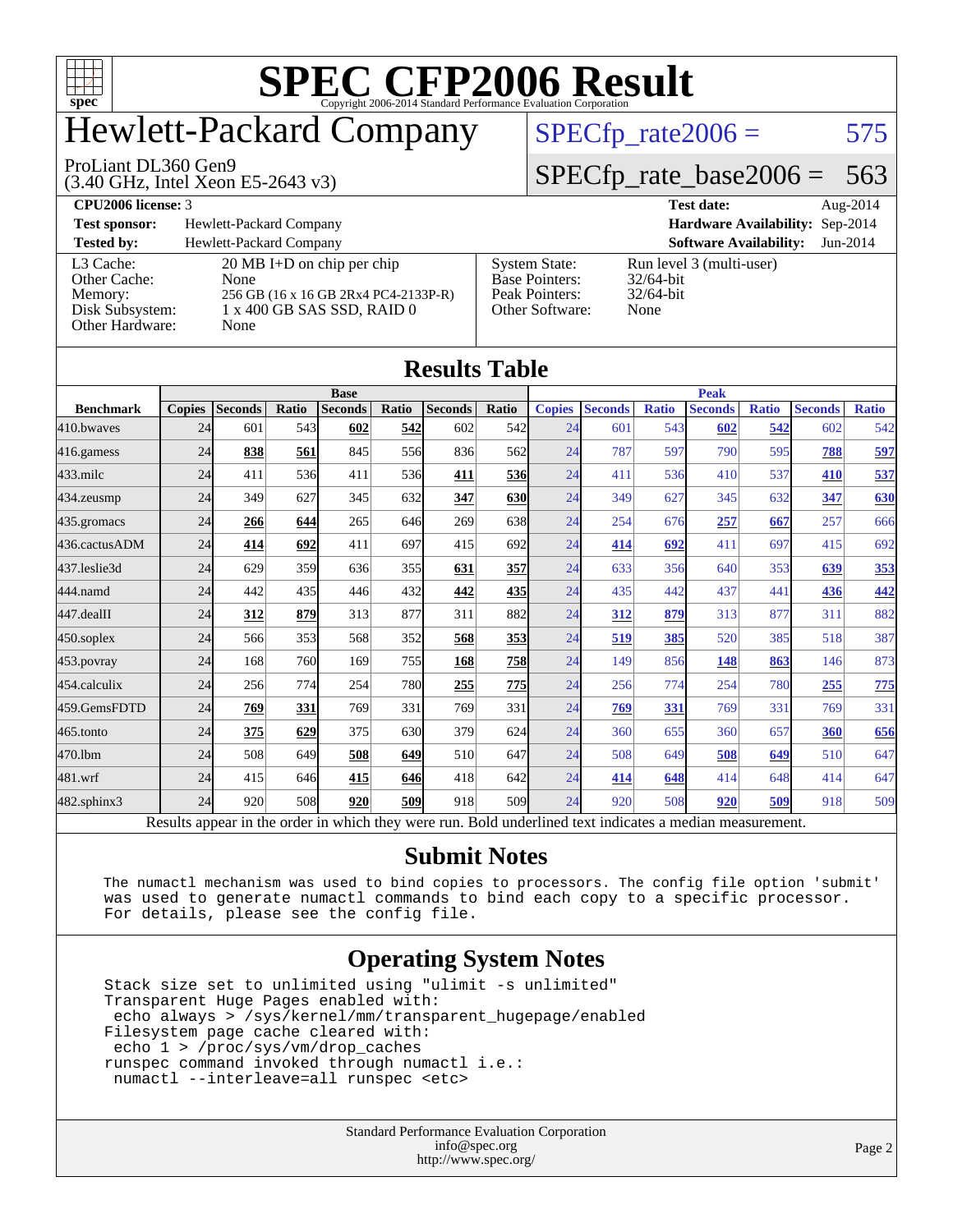

# Hewlett-Packard Company

(3.40 GHz, Intel Xeon E5-2643 v3) ProLiant DL360 Gen9

**[Test sponsor:](http://www.spec.org/auto/cpu2006/Docs/result-fields.html#Testsponsor)** Hewlett-Packard Company **[Hardware Availability:](http://www.spec.org/auto/cpu2006/Docs/result-fields.html#HardwareAvailability)** Sep-2014 **[Tested by:](http://www.spec.org/auto/cpu2006/Docs/result-fields.html#Testedby)** Hewlett-Packard Company **[Software Availability:](http://www.spec.org/auto/cpu2006/Docs/result-fields.html#SoftwareAvailability)** Jun-2014

 $SPECfp_rate2006 = 575$  $SPECfp_rate2006 = 575$ 

[SPECfp\\_rate\\_base2006 =](http://www.spec.org/auto/cpu2006/Docs/result-fields.html#SPECfpratebase2006) 563

**[CPU2006 license:](http://www.spec.org/auto/cpu2006/Docs/result-fields.html#CPU2006license)** 3 **[Test date:](http://www.spec.org/auto/cpu2006/Docs/result-fields.html#Testdate)** Aug-2014

#### **[Platform Notes](http://www.spec.org/auto/cpu2006/Docs/result-fields.html#PlatformNotes)**

BIOS Configuration: HP Power Profile set to Maximum Performance Thermal Configuration set to Maximum Cooling Collaborative Power Control set to Disabled QPI Snoop Configuration set to Cluster on Die Processor Power and Utlization Monitoring set to Disabled Memory Patrol Scrubbing set to Disabled Memory Refresh Rate set to 1x Refresh

### **[General Notes](http://www.spec.org/auto/cpu2006/Docs/result-fields.html#GeneralNotes)**

Environment variables set by runspec before the start of the run: LD\_LIBRARY\_PATH = "/home/cpu2006/libs/32:/home/cpu2006/libs/64:/home/cpu2006/sh"

 Binaries compiled on a system with 1x Core i7-860 CPU + 8GB memory using RedHat EL 6.4

### **[Base Compiler Invocation](http://www.spec.org/auto/cpu2006/Docs/result-fields.html#BaseCompilerInvocation)**

[C benchmarks](http://www.spec.org/auto/cpu2006/Docs/result-fields.html#Cbenchmarks):  $\frac{1}{2}$ cc  $-\text{m64}$ 

[C++ benchmarks:](http://www.spec.org/auto/cpu2006/Docs/result-fields.html#CXXbenchmarks) [icpc -m64](http://www.spec.org/cpu2006/results/res2014q3/cpu2006-20140908-31224.flags.html#user_CXXbase_intel_icpc_64bit_bedb90c1146cab66620883ef4f41a67e)

[Fortran benchmarks](http://www.spec.org/auto/cpu2006/Docs/result-fields.html#Fortranbenchmarks): [ifort -m64](http://www.spec.org/cpu2006/results/res2014q3/cpu2006-20140908-31224.flags.html#user_FCbase_intel_ifort_64bit_ee9d0fb25645d0210d97eb0527dcc06e)

[Benchmarks using both Fortran and C](http://www.spec.org/auto/cpu2006/Docs/result-fields.html#BenchmarksusingbothFortranandC): [icc -m64](http://www.spec.org/cpu2006/results/res2014q3/cpu2006-20140908-31224.flags.html#user_CC_FCbase_intel_icc_64bit_0b7121f5ab7cfabee23d88897260401c) [ifort -m64](http://www.spec.org/cpu2006/results/res2014q3/cpu2006-20140908-31224.flags.html#user_CC_FCbase_intel_ifort_64bit_ee9d0fb25645d0210d97eb0527dcc06e)

# **[Base Portability Flags](http://www.spec.org/auto/cpu2006/Docs/result-fields.html#BasePortabilityFlags)**

| 410.bwaves: -DSPEC CPU LP64                |  |
|--------------------------------------------|--|
| 416.gamess: -DSPEC_CPU_LP64                |  |
| 433.milc: - DSPEC_CPU LP64                 |  |
| 434.zeusmp: -DSPEC_CPU_LP64                |  |
| 435.gromacs: -DSPEC_CPU_LP64 -nofor_main   |  |
| 436.cactusADM: -DSPEC CPU LP64 -nofor main |  |
| 437.leslie3d: -DSPEC CPU LP64              |  |
| 444.namd: -DSPEC CPU LP64                  |  |
| 447.dealII: -DSPEC CPU LP64                |  |
| 450.soplex: -DSPEC_CPU_LP64                |  |
| 453.povray: -DSPEC_CPU_LP64                |  |
| 454.calculix: -DSPEC_CPU_LP64 -nofor_main  |  |

Continued on next page

Standard Performance Evaluation Corporation [info@spec.org](mailto:info@spec.org) <http://www.spec.org/>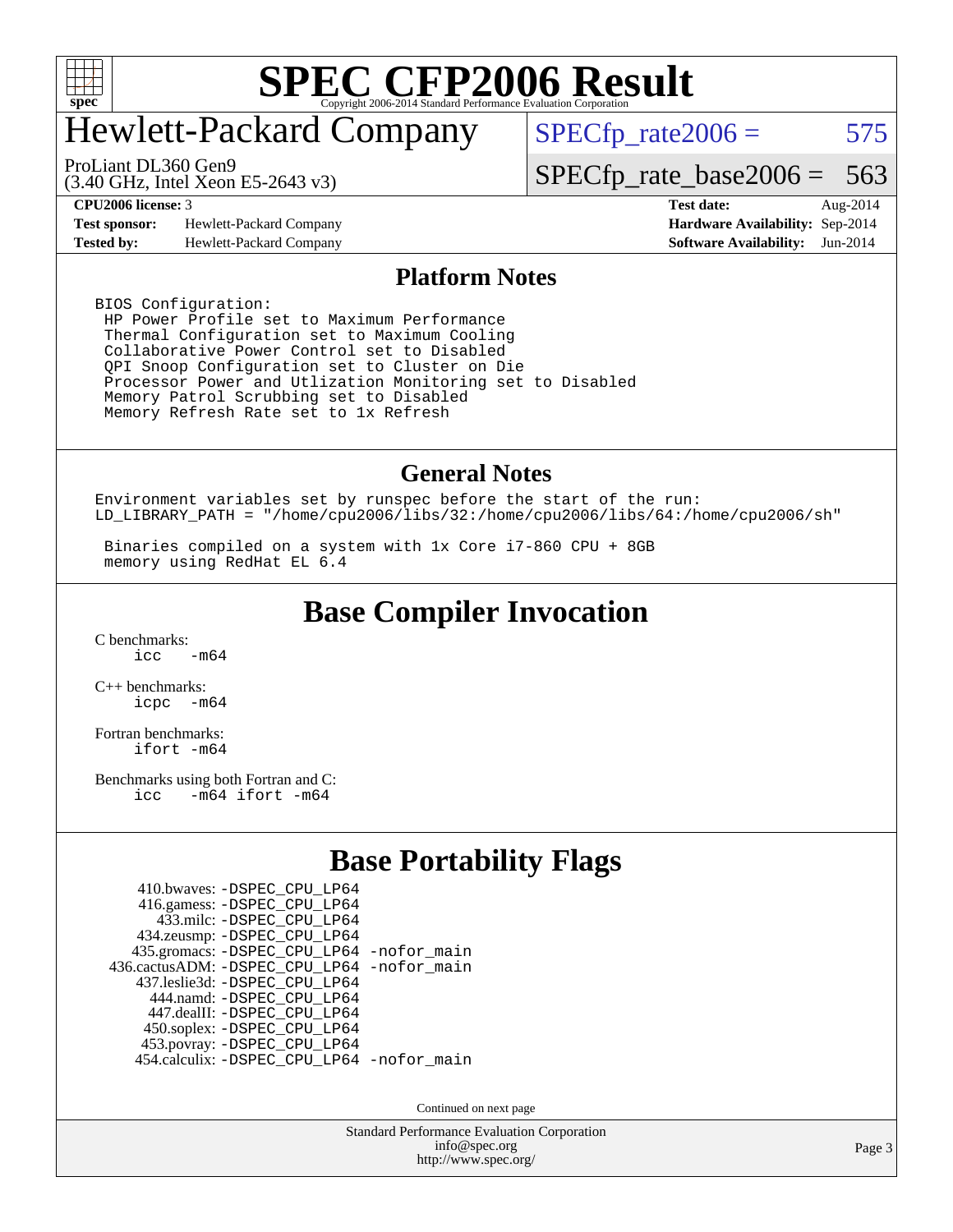

# Hewlett-Packard Company

 $SPECfp_rate2006 = 575$  $SPECfp_rate2006 = 575$ 

(3.40 GHz, Intel Xeon E5-2643 v3) ProLiant DL360 Gen9

[SPECfp\\_rate\\_base2006 =](http://www.spec.org/auto/cpu2006/Docs/result-fields.html#SPECfpratebase2006) 563

**[Test sponsor:](http://www.spec.org/auto/cpu2006/Docs/result-fields.html#Testsponsor)** Hewlett-Packard Company **[Hardware Availability:](http://www.spec.org/auto/cpu2006/Docs/result-fields.html#HardwareAvailability)** Sep-2014 **[Tested by:](http://www.spec.org/auto/cpu2006/Docs/result-fields.html#Testedby)** Hewlett-Packard Company **[Software Availability:](http://www.spec.org/auto/cpu2006/Docs/result-fields.html#SoftwareAvailability)** Jun-2014

**[CPU2006 license:](http://www.spec.org/auto/cpu2006/Docs/result-fields.html#CPU2006license)** 3 **[Test date:](http://www.spec.org/auto/cpu2006/Docs/result-fields.html#Testdate)** Aug-2014

# **[Base Portability Flags \(Continued\)](http://www.spec.org/auto/cpu2006/Docs/result-fields.html#BasePortabilityFlags)**

 459.GemsFDTD: [-DSPEC\\_CPU\\_LP64](http://www.spec.org/cpu2006/results/res2014q3/cpu2006-20140908-31224.flags.html#suite_basePORTABILITY459_GemsFDTD_DSPEC_CPU_LP64) 465.tonto: [-DSPEC\\_CPU\\_LP64](http://www.spec.org/cpu2006/results/res2014q3/cpu2006-20140908-31224.flags.html#suite_basePORTABILITY465_tonto_DSPEC_CPU_LP64) 470.lbm: [-DSPEC\\_CPU\\_LP64](http://www.spec.org/cpu2006/results/res2014q3/cpu2006-20140908-31224.flags.html#suite_basePORTABILITY470_lbm_DSPEC_CPU_LP64) 482.sphinx3: [-DSPEC\\_CPU\\_LP64](http://www.spec.org/cpu2006/results/res2014q3/cpu2006-20140908-31224.flags.html#suite_basePORTABILITY482_sphinx3_DSPEC_CPU_LP64)

481.wrf: [-DSPEC\\_CPU\\_LP64](http://www.spec.org/cpu2006/results/res2014q3/cpu2006-20140908-31224.flags.html#suite_basePORTABILITY481_wrf_DSPEC_CPU_LP64) [-DSPEC\\_CPU\\_CASE\\_FLAG](http://www.spec.org/cpu2006/results/res2014q3/cpu2006-20140908-31224.flags.html#b481.wrf_baseCPORTABILITY_DSPEC_CPU_CASE_FLAG) [-DSPEC\\_CPU\\_LINUX](http://www.spec.org/cpu2006/results/res2014q3/cpu2006-20140908-31224.flags.html#b481.wrf_baseCPORTABILITY_DSPEC_CPU_LINUX)

### **[Base Optimization Flags](http://www.spec.org/auto/cpu2006/Docs/result-fields.html#BaseOptimizationFlags)**

[C benchmarks](http://www.spec.org/auto/cpu2006/Docs/result-fields.html#Cbenchmarks):

[-xCORE-AVX2](http://www.spec.org/cpu2006/results/res2014q3/cpu2006-20140908-31224.flags.html#user_CCbase_f-xAVX2_5f5fc0cbe2c9f62c816d3e45806c70d7) [-ipo](http://www.spec.org/cpu2006/results/res2014q3/cpu2006-20140908-31224.flags.html#user_CCbase_f-ipo) [-O3](http://www.spec.org/cpu2006/results/res2014q3/cpu2006-20140908-31224.flags.html#user_CCbase_f-O3) [-no-prec-div](http://www.spec.org/cpu2006/results/res2014q3/cpu2006-20140908-31224.flags.html#user_CCbase_f-no-prec-div) [-opt-prefetch](http://www.spec.org/cpu2006/results/res2014q3/cpu2006-20140908-31224.flags.html#user_CCbase_f-opt-prefetch) [-auto-p32](http://www.spec.org/cpu2006/results/res2014q3/cpu2006-20140908-31224.flags.html#user_CCbase_f-auto-p32) [-ansi-alias](http://www.spec.org/cpu2006/results/res2014q3/cpu2006-20140908-31224.flags.html#user_CCbase_f-ansi-alias) [-opt-mem-layout-trans=3](http://www.spec.org/cpu2006/results/res2014q3/cpu2006-20140908-31224.flags.html#user_CCbase_f-opt-mem-layout-trans_a7b82ad4bd7abf52556d4961a2ae94d5)

[C++ benchmarks:](http://www.spec.org/auto/cpu2006/Docs/result-fields.html#CXXbenchmarks)

[-xCORE-AVX2](http://www.spec.org/cpu2006/results/res2014q3/cpu2006-20140908-31224.flags.html#user_CXXbase_f-xAVX2_5f5fc0cbe2c9f62c816d3e45806c70d7) [-ipo](http://www.spec.org/cpu2006/results/res2014q3/cpu2006-20140908-31224.flags.html#user_CXXbase_f-ipo) [-O3](http://www.spec.org/cpu2006/results/res2014q3/cpu2006-20140908-31224.flags.html#user_CXXbase_f-O3) [-no-prec-div](http://www.spec.org/cpu2006/results/res2014q3/cpu2006-20140908-31224.flags.html#user_CXXbase_f-no-prec-div) [-opt-prefetch](http://www.spec.org/cpu2006/results/res2014q3/cpu2006-20140908-31224.flags.html#user_CXXbase_f-opt-prefetch) [-auto-p32](http://www.spec.org/cpu2006/results/res2014q3/cpu2006-20140908-31224.flags.html#user_CXXbase_f-auto-p32) [-ansi-alias](http://www.spec.org/cpu2006/results/res2014q3/cpu2006-20140908-31224.flags.html#user_CXXbase_f-ansi-alias) [-opt-mem-layout-trans=3](http://www.spec.org/cpu2006/results/res2014q3/cpu2006-20140908-31224.flags.html#user_CXXbase_f-opt-mem-layout-trans_a7b82ad4bd7abf52556d4961a2ae94d5)

[Fortran benchmarks](http://www.spec.org/auto/cpu2006/Docs/result-fields.html#Fortranbenchmarks): [-xCORE-AVX2](http://www.spec.org/cpu2006/results/res2014q3/cpu2006-20140908-31224.flags.html#user_FCbase_f-xAVX2_5f5fc0cbe2c9f62c816d3e45806c70d7) [-ipo](http://www.spec.org/cpu2006/results/res2014q3/cpu2006-20140908-31224.flags.html#user_FCbase_f-ipo) [-O3](http://www.spec.org/cpu2006/results/res2014q3/cpu2006-20140908-31224.flags.html#user_FCbase_f-O3) [-no-prec-div](http://www.spec.org/cpu2006/results/res2014q3/cpu2006-20140908-31224.flags.html#user_FCbase_f-no-prec-div) [-opt-prefetch](http://www.spec.org/cpu2006/results/res2014q3/cpu2006-20140908-31224.flags.html#user_FCbase_f-opt-prefetch)

[Benchmarks using both Fortran and C](http://www.spec.org/auto/cpu2006/Docs/result-fields.html#BenchmarksusingbothFortranandC):

[-xCORE-AVX2](http://www.spec.org/cpu2006/results/res2014q3/cpu2006-20140908-31224.flags.html#user_CC_FCbase_f-xAVX2_5f5fc0cbe2c9f62c816d3e45806c70d7) [-ipo](http://www.spec.org/cpu2006/results/res2014q3/cpu2006-20140908-31224.flags.html#user_CC_FCbase_f-ipo) [-O3](http://www.spec.org/cpu2006/results/res2014q3/cpu2006-20140908-31224.flags.html#user_CC_FCbase_f-O3) [-no-prec-div](http://www.spec.org/cpu2006/results/res2014q3/cpu2006-20140908-31224.flags.html#user_CC_FCbase_f-no-prec-div) [-opt-prefetch](http://www.spec.org/cpu2006/results/res2014q3/cpu2006-20140908-31224.flags.html#user_CC_FCbase_f-opt-prefetch) [-auto-p32](http://www.spec.org/cpu2006/results/res2014q3/cpu2006-20140908-31224.flags.html#user_CC_FCbase_f-auto-p32) [-ansi-alias](http://www.spec.org/cpu2006/results/res2014q3/cpu2006-20140908-31224.flags.html#user_CC_FCbase_f-ansi-alias) [-opt-mem-layout-trans=3](http://www.spec.org/cpu2006/results/res2014q3/cpu2006-20140908-31224.flags.html#user_CC_FCbase_f-opt-mem-layout-trans_a7b82ad4bd7abf52556d4961a2ae94d5)

### **[Peak Compiler Invocation](http://www.spec.org/auto/cpu2006/Docs/result-fields.html#PeakCompilerInvocation)**

[C benchmarks](http://www.spec.org/auto/cpu2006/Docs/result-fields.html#Cbenchmarks):  $\text{icc}$   $-\text{m64}$ 

[C++ benchmarks \(except as noted below\):](http://www.spec.org/auto/cpu2006/Docs/result-fields.html#CXXbenchmarksexceptasnotedbelow) [icpc -m64](http://www.spec.org/cpu2006/results/res2014q3/cpu2006-20140908-31224.flags.html#user_CXXpeak_intel_icpc_64bit_bedb90c1146cab66620883ef4f41a67e)

450.soplex: [icpc -m32](http://www.spec.org/cpu2006/results/res2014q3/cpu2006-20140908-31224.flags.html#user_peakCXXLD450_soplex_intel_icpc_4e5a5ef1a53fd332b3c49e69c3330699)

[Fortran benchmarks](http://www.spec.org/auto/cpu2006/Docs/result-fields.html#Fortranbenchmarks): [ifort -m64](http://www.spec.org/cpu2006/results/res2014q3/cpu2006-20140908-31224.flags.html#user_FCpeak_intel_ifort_64bit_ee9d0fb25645d0210d97eb0527dcc06e)

[Benchmarks using both Fortran and C](http://www.spec.org/auto/cpu2006/Docs/result-fields.html#BenchmarksusingbothFortranandC): [icc -m64](http://www.spec.org/cpu2006/results/res2014q3/cpu2006-20140908-31224.flags.html#user_CC_FCpeak_intel_icc_64bit_0b7121f5ab7cfabee23d88897260401c) [ifort -m64](http://www.spec.org/cpu2006/results/res2014q3/cpu2006-20140908-31224.flags.html#user_CC_FCpeak_intel_ifort_64bit_ee9d0fb25645d0210d97eb0527dcc06e)

### **[Peak Portability Flags](http://www.spec.org/auto/cpu2006/Docs/result-fields.html#PeakPortabilityFlags)**

 410.bwaves: [-DSPEC\\_CPU\\_LP64](http://www.spec.org/cpu2006/results/res2014q3/cpu2006-20140908-31224.flags.html#suite_peakPORTABILITY410_bwaves_DSPEC_CPU_LP64) 416.gamess: [-DSPEC\\_CPU\\_LP64](http://www.spec.org/cpu2006/results/res2014q3/cpu2006-20140908-31224.flags.html#suite_peakPORTABILITY416_gamess_DSPEC_CPU_LP64)

Continued on next page

Standard Performance Evaluation Corporation [info@spec.org](mailto:info@spec.org) <http://www.spec.org/>

Page 4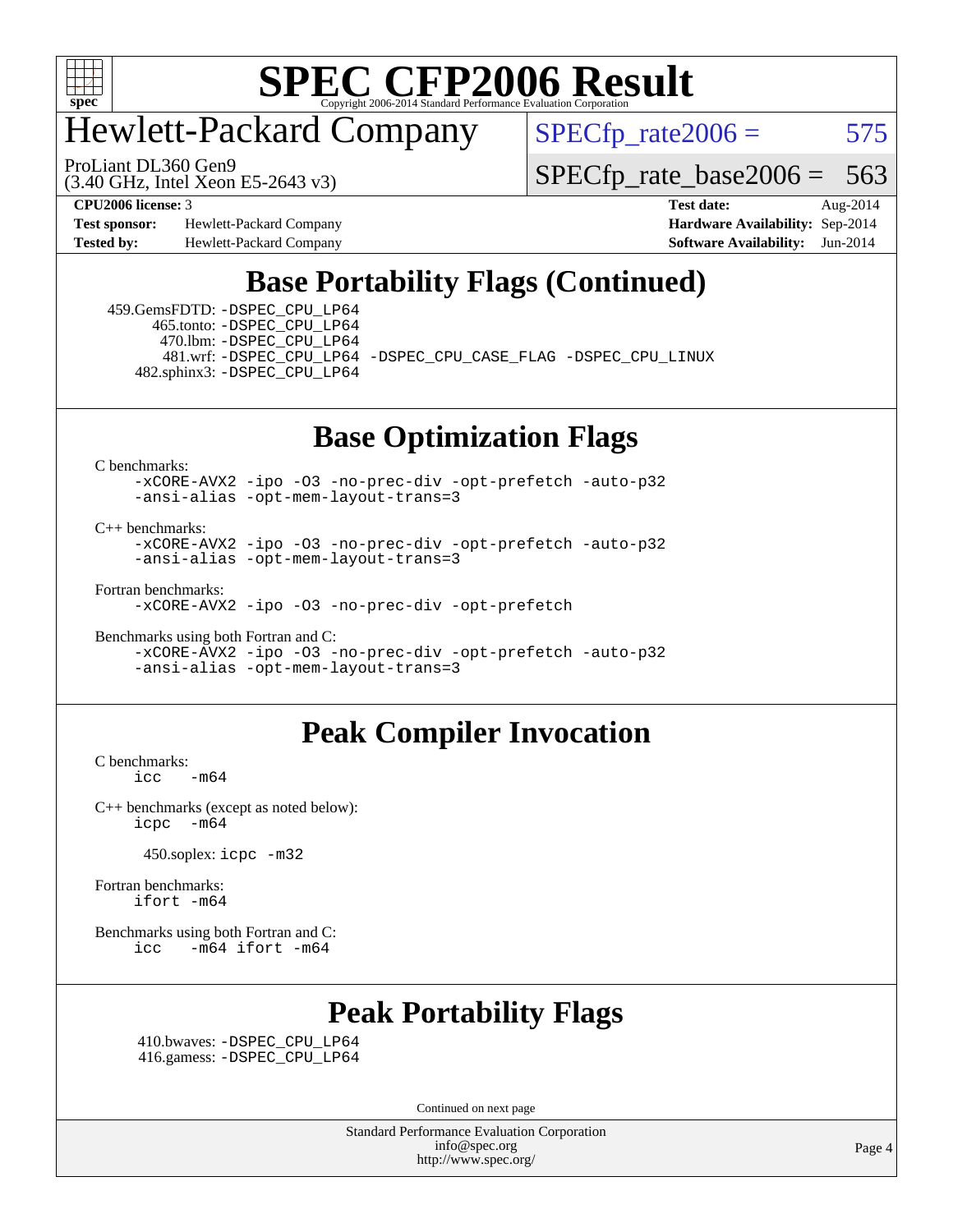

Hewlett-Packard Company

 $SPECTp_rate2006 = 575$ 

(3.40 GHz, Intel Xeon E5-2643 v3) ProLiant DL360 Gen9

[SPECfp\\_rate\\_base2006 =](http://www.spec.org/auto/cpu2006/Docs/result-fields.html#SPECfpratebase2006) 563

**[Test sponsor:](http://www.spec.org/auto/cpu2006/Docs/result-fields.html#Testsponsor)** Hewlett-Packard Company **[Hardware Availability:](http://www.spec.org/auto/cpu2006/Docs/result-fields.html#HardwareAvailability)** Sep-2014 **[Tested by:](http://www.spec.org/auto/cpu2006/Docs/result-fields.html#Testedby)** Hewlett-Packard Company **[Software Availability:](http://www.spec.org/auto/cpu2006/Docs/result-fields.html#SoftwareAvailability)** Jun-2014

**[CPU2006 license:](http://www.spec.org/auto/cpu2006/Docs/result-fields.html#CPU2006license)** 3 **[Test date:](http://www.spec.org/auto/cpu2006/Docs/result-fields.html#Testdate)** Aug-2014

# **[Peak Portability Flags \(Continued\)](http://www.spec.org/auto/cpu2006/Docs/result-fields.html#PeakPortabilityFlags)**

| 433.milc: -DSPEC CPU LP64                   |                                                                |
|---------------------------------------------|----------------------------------------------------------------|
| 434.zeusmp: -DSPEC_CPU_LP64                 |                                                                |
| 435.gromacs: -DSPEC_CPU_LP64 -nofor_main    |                                                                |
| 436.cactusADM: -DSPEC_CPU_LP64 -nofor main  |                                                                |
| 437.leslie3d: -DSPEC_CPU LP64               |                                                                |
| 444.namd: -DSPEC CPU LP64                   |                                                                |
| 447.dealII: -DSPEC CPU LP64                 |                                                                |
| 453.povray: -DSPEC_CPU_LP64                 |                                                                |
| 454.calculix: - DSPEC CPU LP64 - nofor main |                                                                |
| 459.GemsFDTD: -DSPEC CPU LP64               |                                                                |
| 465.tonto: -DSPEC CPU LP64                  |                                                                |
| 470.1bm: - DSPEC CPU LP64                   |                                                                |
|                                             | 481.wrf: -DSPEC CPU_LP64 -DSPEC_CPU_CASE_FLAG -DSPEC_CPU_LINUX |
| 482.sphinx3: -DSPEC_CPU_LP64                |                                                                |

# **[Peak Optimization Flags](http://www.spec.org/auto/cpu2006/Docs/result-fields.html#PeakOptimizationFlags)**

[C benchmarks](http://www.spec.org/auto/cpu2006/Docs/result-fields.html#Cbenchmarks):

 433.milc: [-xCORE-AVX2](http://www.spec.org/cpu2006/results/res2014q3/cpu2006-20140908-31224.flags.html#user_peakPASS2_CFLAGSPASS2_LDFLAGS433_milc_f-xAVX2_5f5fc0cbe2c9f62c816d3e45806c70d7)(pass 2) [-prof-gen](http://www.spec.org/cpu2006/results/res2014q3/cpu2006-20140908-31224.flags.html#user_peakPASS1_CFLAGSPASS1_LDFLAGS433_milc_prof_gen_e43856698f6ca7b7e442dfd80e94a8fc)(pass 1) [-ipo](http://www.spec.org/cpu2006/results/res2014q3/cpu2006-20140908-31224.flags.html#user_peakPASS2_CFLAGSPASS2_LDFLAGS433_milc_f-ipo)(pass 2) [-O3](http://www.spec.org/cpu2006/results/res2014q3/cpu2006-20140908-31224.flags.html#user_peakPASS2_CFLAGSPASS2_LDFLAGS433_milc_f-O3)(pass 2) [-no-prec-div](http://www.spec.org/cpu2006/results/res2014q3/cpu2006-20140908-31224.flags.html#user_peakPASS2_CFLAGSPASS2_LDFLAGS433_milc_f-no-prec-div)(pass 2) [-opt-mem-layout-trans=3](http://www.spec.org/cpu2006/results/res2014q3/cpu2006-20140908-31224.flags.html#user_peakPASS2_CFLAGS433_milc_f-opt-mem-layout-trans_a7b82ad4bd7abf52556d4961a2ae94d5)(pass 2) [-prof-use](http://www.spec.org/cpu2006/results/res2014q3/cpu2006-20140908-31224.flags.html#user_peakPASS2_CFLAGSPASS2_LDFLAGS433_milc_prof_use_bccf7792157ff70d64e32fe3e1250b55)(pass 2) [-auto-ilp32](http://www.spec.org/cpu2006/results/res2014q3/cpu2006-20140908-31224.flags.html#user_peakCOPTIMIZE433_milc_f-auto-ilp32)

 $470.1$ bm: basepeak = yes

 $482$ .sphinx3: basepeak = yes

#### [C++ benchmarks:](http://www.spec.org/auto/cpu2006/Docs/result-fields.html#CXXbenchmarks)

 444.namd: [-xCORE-AVX2](http://www.spec.org/cpu2006/results/res2014q3/cpu2006-20140908-31224.flags.html#user_peakPASS2_CXXFLAGSPASS2_LDFLAGS444_namd_f-xAVX2_5f5fc0cbe2c9f62c816d3e45806c70d7)(pass 2) [-prof-gen](http://www.spec.org/cpu2006/results/res2014q3/cpu2006-20140908-31224.flags.html#user_peakPASS1_CXXFLAGSPASS1_LDFLAGS444_namd_prof_gen_e43856698f6ca7b7e442dfd80e94a8fc)(pass 1) [-ipo](http://www.spec.org/cpu2006/results/res2014q3/cpu2006-20140908-31224.flags.html#user_peakPASS2_CXXFLAGSPASS2_LDFLAGS444_namd_f-ipo)(pass 2) [-O3](http://www.spec.org/cpu2006/results/res2014q3/cpu2006-20140908-31224.flags.html#user_peakPASS2_CXXFLAGSPASS2_LDFLAGS444_namd_f-O3)(pass 2) [-no-prec-div](http://www.spec.org/cpu2006/results/res2014q3/cpu2006-20140908-31224.flags.html#user_peakPASS2_CXXFLAGSPASS2_LDFLAGS444_namd_f-no-prec-div)(pass 2) [-opt-mem-layout-trans=3](http://www.spec.org/cpu2006/results/res2014q3/cpu2006-20140908-31224.flags.html#user_peakPASS2_CXXFLAGS444_namd_f-opt-mem-layout-trans_a7b82ad4bd7abf52556d4961a2ae94d5)(pass 2) [-prof-use](http://www.spec.org/cpu2006/results/res2014q3/cpu2006-20140908-31224.flags.html#user_peakPASS2_CXXFLAGSPASS2_LDFLAGS444_namd_prof_use_bccf7792157ff70d64e32fe3e1250b55)(pass 2) [-fno-alias](http://www.spec.org/cpu2006/results/res2014q3/cpu2006-20140908-31224.flags.html#user_peakCXXOPTIMIZE444_namd_f-no-alias_694e77f6c5a51e658e82ccff53a9e63a) [-auto-ilp32](http://www.spec.org/cpu2006/results/res2014q3/cpu2006-20140908-31224.flags.html#user_peakCXXOPTIMIZE444_namd_f-auto-ilp32)

 $447$ .dealII: basepeak = yes

 450.soplex: [-xCORE-AVX2](http://www.spec.org/cpu2006/results/res2014q3/cpu2006-20140908-31224.flags.html#user_peakPASS2_CXXFLAGSPASS2_LDFLAGS450_soplex_f-xAVX2_5f5fc0cbe2c9f62c816d3e45806c70d7)(pass 2) [-prof-gen](http://www.spec.org/cpu2006/results/res2014q3/cpu2006-20140908-31224.flags.html#user_peakPASS1_CXXFLAGSPASS1_LDFLAGS450_soplex_prof_gen_e43856698f6ca7b7e442dfd80e94a8fc)(pass 1) [-ipo](http://www.spec.org/cpu2006/results/res2014q3/cpu2006-20140908-31224.flags.html#user_peakPASS2_CXXFLAGSPASS2_LDFLAGS450_soplex_f-ipo)(pass 2) [-O3](http://www.spec.org/cpu2006/results/res2014q3/cpu2006-20140908-31224.flags.html#user_peakPASS2_CXXFLAGSPASS2_LDFLAGS450_soplex_f-O3)(pass 2) [-no-prec-div](http://www.spec.org/cpu2006/results/res2014q3/cpu2006-20140908-31224.flags.html#user_peakPASS2_CXXFLAGSPASS2_LDFLAGS450_soplex_f-no-prec-div)(pass 2) [-opt-mem-layout-trans=3](http://www.spec.org/cpu2006/results/res2014q3/cpu2006-20140908-31224.flags.html#user_peakPASS2_CXXFLAGS450_soplex_f-opt-mem-layout-trans_a7b82ad4bd7abf52556d4961a2ae94d5)(pass 2) [-prof-use](http://www.spec.org/cpu2006/results/res2014q3/cpu2006-20140908-31224.flags.html#user_peakPASS2_CXXFLAGSPASS2_LDFLAGS450_soplex_prof_use_bccf7792157ff70d64e32fe3e1250b55)(pass 2) [-opt-malloc-options=3](http://www.spec.org/cpu2006/results/res2014q3/cpu2006-20140908-31224.flags.html#user_peakOPTIMIZE450_soplex_f-opt-malloc-options_13ab9b803cf986b4ee62f0a5998c2238)

```
 453.povray: -xCORE-AVX2(pass 2) -prof-gen(pass 1) -ipo(pass 2)
-O3(pass 2) -no-prec-div(pass 2)
 -opt-mem-layout-trans=3(pass 2) -prof-use(pass 2) -unroll4
 -ansi-alias
```
Continued on next page

```
Standard Performance Evaluation Corporation
    info@spec.org
  http://www.spec.org/
```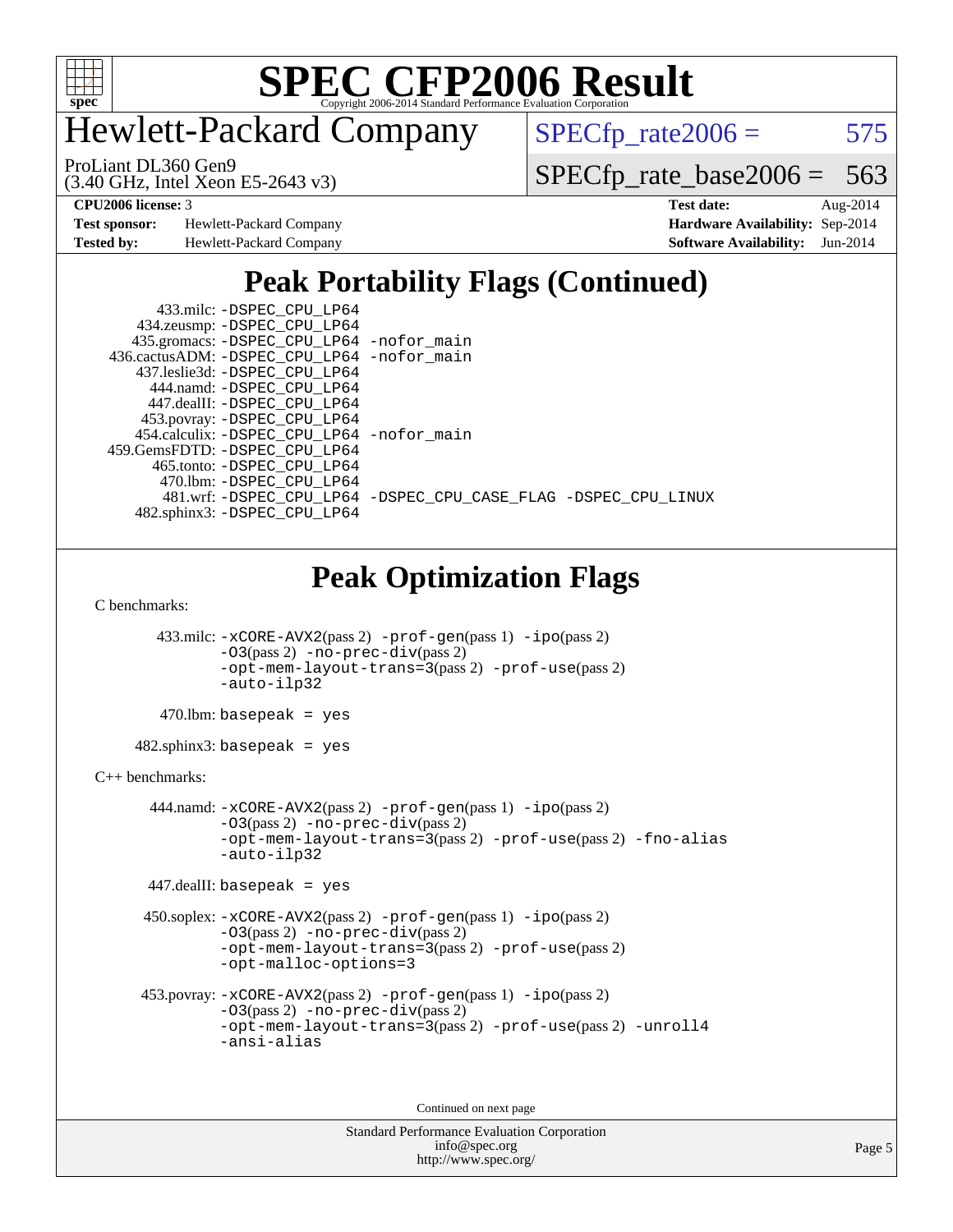

# Hewlett-Packard Company

 $SPECfp_rate2006 = 575$  $SPECfp_rate2006 = 575$ 

(3.40 GHz, Intel Xeon E5-2643 v3) ProLiant DL360 Gen9

[SPECfp\\_rate\\_base2006 =](http://www.spec.org/auto/cpu2006/Docs/result-fields.html#SPECfpratebase2006) 563

**[Test sponsor:](http://www.spec.org/auto/cpu2006/Docs/result-fields.html#Testsponsor)** Hewlett-Packard Company **[Hardware Availability:](http://www.spec.org/auto/cpu2006/Docs/result-fields.html#HardwareAvailability)** Sep-2014 **[Tested by:](http://www.spec.org/auto/cpu2006/Docs/result-fields.html#Testedby)** Hewlett-Packard Company **[Software Availability:](http://www.spec.org/auto/cpu2006/Docs/result-fields.html#SoftwareAvailability)** Jun-2014

**[CPU2006 license:](http://www.spec.org/auto/cpu2006/Docs/result-fields.html#CPU2006license)** 3 **[Test date:](http://www.spec.org/auto/cpu2006/Docs/result-fields.html#Testdate)** Aug-2014

# **[Peak Optimization Flags \(Continued\)](http://www.spec.org/auto/cpu2006/Docs/result-fields.html#PeakOptimizationFlags)**

[Fortran benchmarks](http://www.spec.org/auto/cpu2006/Docs/result-fields.html#Fortranbenchmarks):

 $410.bwaves: basepeak = yes$  416.gamess: [-xCORE-AVX2](http://www.spec.org/cpu2006/results/res2014q3/cpu2006-20140908-31224.flags.html#user_peakPASS2_FFLAGSPASS2_LDFLAGS416_gamess_f-xAVX2_5f5fc0cbe2c9f62c816d3e45806c70d7)(pass 2) [-prof-gen](http://www.spec.org/cpu2006/results/res2014q3/cpu2006-20140908-31224.flags.html#user_peakPASS1_FFLAGSPASS1_LDFLAGS416_gamess_prof_gen_e43856698f6ca7b7e442dfd80e94a8fc)(pass 1) [-ipo](http://www.spec.org/cpu2006/results/res2014q3/cpu2006-20140908-31224.flags.html#user_peakPASS2_FFLAGSPASS2_LDFLAGS416_gamess_f-ipo)(pass 2) [-O3](http://www.spec.org/cpu2006/results/res2014q3/cpu2006-20140908-31224.flags.html#user_peakPASS2_FFLAGSPASS2_LDFLAGS416_gamess_f-O3)(pass 2) [-no-prec-div](http://www.spec.org/cpu2006/results/res2014q3/cpu2006-20140908-31224.flags.html#user_peakPASS2_FFLAGSPASS2_LDFLAGS416_gamess_f-no-prec-div)(pass 2) [-prof-use](http://www.spec.org/cpu2006/results/res2014q3/cpu2006-20140908-31224.flags.html#user_peakPASS2_FFLAGSPASS2_LDFLAGS416_gamess_prof_use_bccf7792157ff70d64e32fe3e1250b55)(pass 2) [-unroll2](http://www.spec.org/cpu2006/results/res2014q3/cpu2006-20140908-31224.flags.html#user_peakOPTIMIZE416_gamess_f-unroll_784dae83bebfb236979b41d2422d7ec2) [-inline-level=0](http://www.spec.org/cpu2006/results/res2014q3/cpu2006-20140908-31224.flags.html#user_peakOPTIMIZE416_gamess_f-inline-level_318d07a09274ad25e8d15dbfaa68ba50) [-scalar-rep-](http://www.spec.org/cpu2006/results/res2014q3/cpu2006-20140908-31224.flags.html#user_peakOPTIMIZE416_gamess_f-disablescalarrep_abbcad04450fb118e4809c81d83c8a1d) 434.zeusmp: basepeak = yes 437.leslie3d: [-xCORE-AVX2](http://www.spec.org/cpu2006/results/res2014q3/cpu2006-20140908-31224.flags.html#user_peakOPTIMIZE437_leslie3d_f-xAVX2_5f5fc0cbe2c9f62c816d3e45806c70d7) [-ipo](http://www.spec.org/cpu2006/results/res2014q3/cpu2006-20140908-31224.flags.html#user_peakOPTIMIZE437_leslie3d_f-ipo) [-O3](http://www.spec.org/cpu2006/results/res2014q3/cpu2006-20140908-31224.flags.html#user_peakOPTIMIZE437_leslie3d_f-O3) [-no-prec-div](http://www.spec.org/cpu2006/results/res2014q3/cpu2006-20140908-31224.flags.html#user_peakOPTIMIZE437_leslie3d_f-no-prec-div) [-opt-prefetch](http://www.spec.org/cpu2006/results/res2014q3/cpu2006-20140908-31224.flags.html#user_peakOPTIMIZE437_leslie3d_f-opt-prefetch)  $459.GemsFDTD: basepeak = yes$  465.tonto: [-xCORE-AVX2](http://www.spec.org/cpu2006/results/res2014q3/cpu2006-20140908-31224.flags.html#user_peakPASS2_FFLAGSPASS2_LDFLAGS465_tonto_f-xAVX2_5f5fc0cbe2c9f62c816d3e45806c70d7)(pass 2) [-prof-gen](http://www.spec.org/cpu2006/results/res2014q3/cpu2006-20140908-31224.flags.html#user_peakPASS1_FFLAGSPASS1_LDFLAGS465_tonto_prof_gen_e43856698f6ca7b7e442dfd80e94a8fc)(pass 1) [-ipo](http://www.spec.org/cpu2006/results/res2014q3/cpu2006-20140908-31224.flags.html#user_peakPASS2_FFLAGSPASS2_LDFLAGS465_tonto_f-ipo)(pass 2) [-O3](http://www.spec.org/cpu2006/results/res2014q3/cpu2006-20140908-31224.flags.html#user_peakPASS2_FFLAGSPASS2_LDFLAGS465_tonto_f-O3)(pass 2) [-no-prec-div](http://www.spec.org/cpu2006/results/res2014q3/cpu2006-20140908-31224.flags.html#user_peakPASS2_FFLAGSPASS2_LDFLAGS465_tonto_f-no-prec-div)(pass 2) [-prof-use](http://www.spec.org/cpu2006/results/res2014q3/cpu2006-20140908-31224.flags.html#user_peakPASS2_FFLAGSPASS2_LDFLAGS465_tonto_prof_use_bccf7792157ff70d64e32fe3e1250b55)(pass 2) [-unroll4](http://www.spec.org/cpu2006/results/res2014q3/cpu2006-20140908-31224.flags.html#user_peakOPTIMIZE465_tonto_f-unroll_4e5e4ed65b7fd20bdcd365bec371b81f) [-auto](http://www.spec.org/cpu2006/results/res2014q3/cpu2006-20140908-31224.flags.html#user_peakOPTIMIZE465_tonto_f-auto) [-inline-calloc](http://www.spec.org/cpu2006/results/res2014q3/cpu2006-20140908-31224.flags.html#user_peakOPTIMIZE465_tonto_f-inline-calloc) [-opt-malloc-options=3](http://www.spec.org/cpu2006/results/res2014q3/cpu2006-20140908-31224.flags.html#user_peakOPTIMIZE465_tonto_f-opt-malloc-options_13ab9b803cf986b4ee62f0a5998c2238) [Benchmarks using both Fortran and C](http://www.spec.org/auto/cpu2006/Docs/result-fields.html#BenchmarksusingbothFortranandC): 435.gromacs: [-xCORE-AVX2](http://www.spec.org/cpu2006/results/res2014q3/cpu2006-20140908-31224.flags.html#user_peakPASS2_CFLAGSPASS2_FFLAGSPASS2_LDFLAGS435_gromacs_f-xAVX2_5f5fc0cbe2c9f62c816d3e45806c70d7)(pass 2) [-prof-gen](http://www.spec.org/cpu2006/results/res2014q3/cpu2006-20140908-31224.flags.html#user_peakPASS1_CFLAGSPASS1_FFLAGSPASS1_LDFLAGS435_gromacs_prof_gen_e43856698f6ca7b7e442dfd80e94a8fc)(pass 1) [-ipo](http://www.spec.org/cpu2006/results/res2014q3/cpu2006-20140908-31224.flags.html#user_peakPASS2_CFLAGSPASS2_FFLAGSPASS2_LDFLAGS435_gromacs_f-ipo)(pass 2) [-O3](http://www.spec.org/cpu2006/results/res2014q3/cpu2006-20140908-31224.flags.html#user_peakPASS2_CFLAGSPASS2_FFLAGSPASS2_LDFLAGS435_gromacs_f-O3)(pass 2) [-no-prec-div](http://www.spec.org/cpu2006/results/res2014q3/cpu2006-20140908-31224.flags.html#user_peakPASS2_CFLAGSPASS2_FFLAGSPASS2_LDFLAGS435_gromacs_f-no-prec-div)(pass 2) [-opt-mem-layout-trans=3](http://www.spec.org/cpu2006/results/res2014q3/cpu2006-20140908-31224.flags.html#user_peakPASS2_CFLAGS435_gromacs_f-opt-mem-layout-trans_a7b82ad4bd7abf52556d4961a2ae94d5)(pass 2) [-prof-use](http://www.spec.org/cpu2006/results/res2014q3/cpu2006-20140908-31224.flags.html#user_peakPASS2_CFLAGSPASS2_FFLAGSPASS2_LDFLAGS435_gromacs_prof_use_bccf7792157ff70d64e32fe3e1250b55)(pass 2) [-opt-prefetch](http://www.spec.org/cpu2006/results/res2014q3/cpu2006-20140908-31224.flags.html#user_peakOPTIMIZE435_gromacs_f-opt-prefetch) [-auto-ilp32](http://www.spec.org/cpu2006/results/res2014q3/cpu2006-20140908-31224.flags.html#user_peakCOPTIMIZE435_gromacs_f-auto-ilp32) 436.cactusADM: basepeak = yes  $454$ .calculix: basepeak = yes 481.wrf: [-xCORE-AVX2](http://www.spec.org/cpu2006/results/res2014q3/cpu2006-20140908-31224.flags.html#user_peakOPTIMIZE481_wrf_f-xAVX2_5f5fc0cbe2c9f62c816d3e45806c70d7) [-ipo](http://www.spec.org/cpu2006/results/res2014q3/cpu2006-20140908-31224.flags.html#user_peakOPTIMIZE481_wrf_f-ipo) [-O3](http://www.spec.org/cpu2006/results/res2014q3/cpu2006-20140908-31224.flags.html#user_peakOPTIMIZE481_wrf_f-O3) [-no-prec-div](http://www.spec.org/cpu2006/results/res2014q3/cpu2006-20140908-31224.flags.html#user_peakOPTIMIZE481_wrf_f-no-prec-div) [-auto-ilp32](http://www.spec.org/cpu2006/results/res2014q3/cpu2006-20140908-31224.flags.html#user_peakCOPTIMIZE481_wrf_f-auto-ilp32) The flags files that were used to format this result can be browsed at <http://www.spec.org/cpu2006/flags/Intel-ic14.0-official-linux64.20140128.html> <http://www.spec.org/cpu2006/flags/HP-Platform-Flags-Intel-V1.2-HSW-revA.html> You can also download the XML flags sources by saving the following links: <http://www.spec.org/cpu2006/flags/Intel-ic14.0-official-linux64.20140128.xml> <http://www.spec.org/cpu2006/flags/HP-Platform-Flags-Intel-V1.2-HSW-revA.xml>